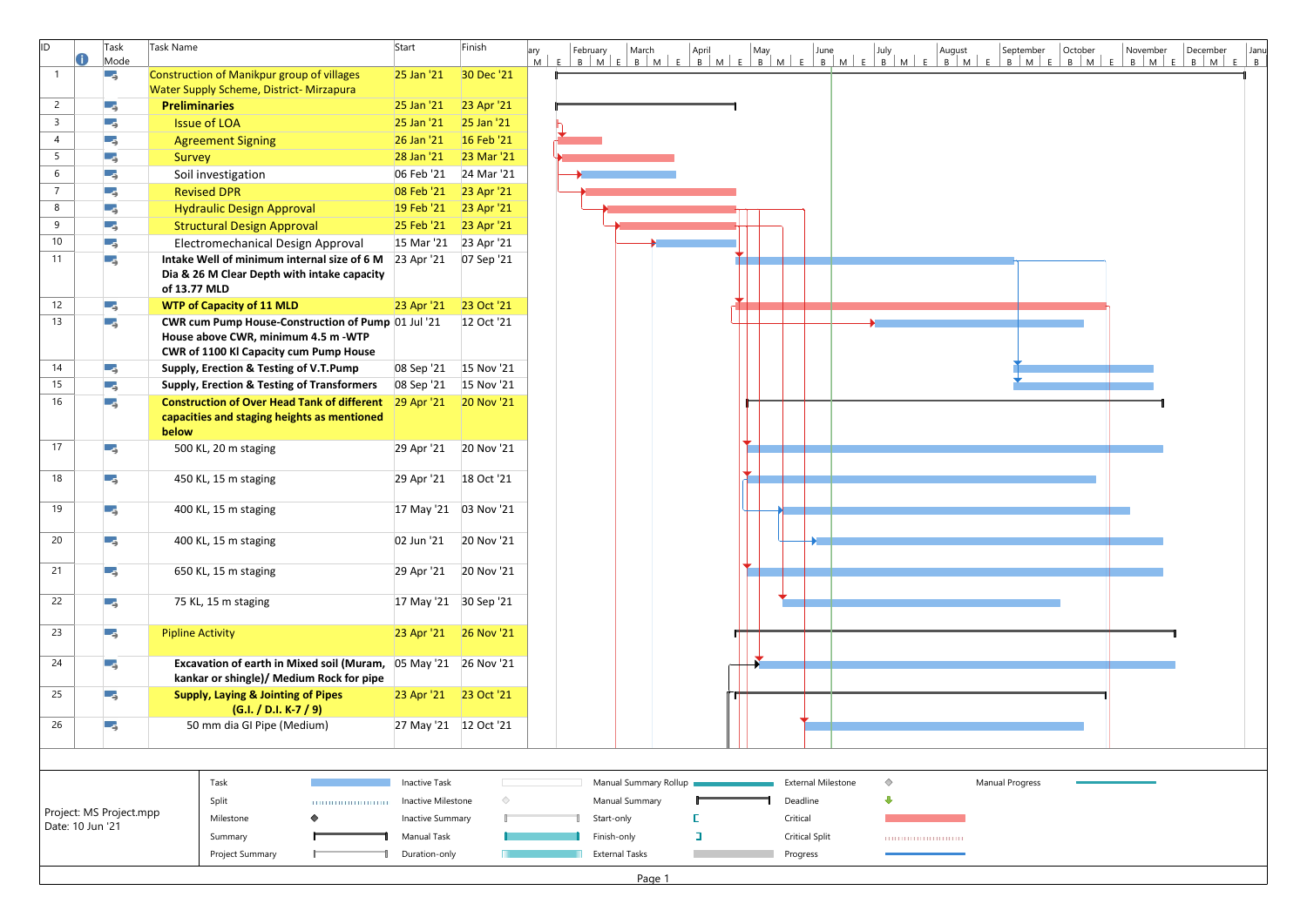| lid.             | Task<br>Mode            | Task Name                                                                                                                               | Start                   | Finish                 |  |                       |                       |  |                           |            | ary February March April May June July August September October<br>M E B M E B M E B M E B M E B M E B M E B M E B M E B M E B M E |                        |  | November | December | Janu<br>$B$ $M$ $E$ $B$ $M$ $E$ $B$ |  |
|------------------|-------------------------|-----------------------------------------------------------------------------------------------------------------------------------------|-------------------------|------------------------|--|-----------------------|-----------------------|--|---------------------------|------------|------------------------------------------------------------------------------------------------------------------------------------|------------------------|--|----------|----------|-------------------------------------|--|
| 27               | -5                      | 65 mm dia GI Pipe (Medium)                                                                                                              | 27 May '21   12 Oct '21 |                        |  |                       |                       |  |                           |            |                                                                                                                                    |                        |  |          |          |                                     |  |
| 28               | Г.                      | 80 mm dia GI Pipe (Medium)                                                                                                              | 27 May '21   12 Oct '21 |                        |  |                       |                       |  |                           |            |                                                                                                                                    |                        |  |          |          |                                     |  |
| 29               | ГĄ.                     | 100 mm dia DI Pipe Class K-7                                                                                                            | 29 Apr '21              | 06 Oct '21             |  |                       |                       |  |                           |            |                                                                                                                                    |                        |  |          |          |                                     |  |
| 30               | ۳,                      | 150 mm dia DI pipe Class K-7                                                                                                            | 29 Apr '21 06 Oct '21   |                        |  |                       |                       |  |                           |            |                                                                                                                                    |                        |  |          |          |                                     |  |
| 31               | -3                      | 200 mm dia DI pipe Class K-7                                                                                                            | 23 Apr '21 23 Oct '21   |                        |  |                       |                       |  |                           |            |                                                                                                                                    |                        |  |          |          |                                     |  |
| 32               | Πg.                     | 250 mm dia DI pipe Class K-7                                                                                                            | 27 May '21   12 Oct '21 |                        |  |                       |                       |  |                           |            |                                                                                                                                    |                        |  |          |          |                                     |  |
| 33               | Πş.                     | 300 mm dia DI pipe Class K-7                                                                                                            |                         | 27 May '21  07 Sep '21 |  |                       |                       |  |                           |            |                                                                                                                                    |                        |  |          |          |                                     |  |
| 34               | Г.                      | 350 mm dia DI pipe Class K-7                                                                                                            |                         | 27 May '21  07 Sep '21 |  |                       |                       |  |                           |            |                                                                                                                                    |                        |  |          |          |                                     |  |
| 35               | Гą.                     | 400 mm dia DI pipe Class K-7                                                                                                            | 27 May '21  07 Sep '21  |                        |  |                       |                       |  |                           |            |                                                                                                                                    |                        |  |          |          |                                     |  |
| 36               | -5                      | 500 mm dia DI pipe Class K-7                                                                                                            | 27 May '21 12 Oct '21   |                        |  |                       |                       |  |                           |            |                                                                                                                                    |                        |  |          |          |                                     |  |
| 37               | Шş.                     | 100 mm dia DI pipe Class K-9                                                                                                            |                         | 27 May '21  07 Sep '21 |  |                       |                       |  |                           |            |                                                                                                                                    |                        |  |          |          |                                     |  |
| 38               | Гą.                     | 200 mm dia DI pipe Class K-9                                                                                                            | 27 May '21  07 Sep '21  |                        |  |                       |                       |  |                           |            |                                                                                                                                    |                        |  |          |          |                                     |  |
| 39               | -5                      | 400 mm dia DI pipe Class K-9                                                                                                            |                         | 27 May '21  07 Sep '21 |  |                       |                       |  |                           |            |                                                                                                                                    |                        |  |          |          |                                     |  |
| 40               | - 5                     | <b>Supply of Valves and Erection</b>                                                                                                    |                         | 05 May '21 18 Sep '21  |  |                       |                       |  |                           |            |                                                                                                                                    |                        |  |          |          |                                     |  |
| 41               | -5                      | Supply and carting up to site of work of<br>the all dia double flange sluice<br>valve/Scour Valve-PN 1.0                                | 05 May '21 18 Sep '21   |                        |  |                       |                       |  |                           |            |                                                                                                                                    |                        |  |          |          |                                     |  |
| 42               | Œ,                      | Supply and carting up to site of work of   05 May '21   18 Sep '21<br>the all dia double flange sluice<br>valve/Scour Valve-PN 1.6      |                         |                        |  |                       |                       |  |                           |            |                                                                                                                                    |                        |  |          |          |                                     |  |
| 43               | ۰,                      | Supply and installation of under ground 27 May '21 07 Sep '21<br>sluice value type fire hydrant consisting<br>of 80 mm dia sluice valve |                         |                        |  |                       |                       |  |                           |            |                                                                                                                                    |                        |  |          |          |                                     |  |
| 44               | Œς.                     | Providing and supplying Kinetic Double<br>Orifice type Air Valves confirming to IS<br>14845 specifications                              | 05 May '21 18 Sep '21   |                        |  |                       |                       |  |                           |            |                                                                                                                                    |                        |  |          |          |                                     |  |
| 45               | Πş.                     | <b>Construction of Chambers</b>                                                                                                         | 11 May '21 24 Sep '21   |                        |  |                       |                       |  |                           |            |                                                                                                                                    |                        |  |          |          |                                     |  |
| 46               | LΞ,                     | Sluice/Scour valve chamber (surface box 11 May '21 24 Sep '21<br>Type) upto 200 mm dia                                                  |                         |                        |  |                       |                       |  |                           |            |                                                                                                                                    |                        |  |          |          |                                     |  |
| 47               | LΞ,                     | Sluice valve chamber (masonry Type)                                                                                                     | 11 May '21 24 Sep '21   |                        |  |                       |                       |  |                           |            |                                                                                                                                    |                        |  |          |          |                                     |  |
|                  |                         |                                                                                                                                         |                         |                        |  |                       |                       |  |                           |            |                                                                                                                                    |                        |  |          |          |                                     |  |
|                  |                         | Task                                                                                                                                    | <b>Inactive Task</b>    |                        |  |                       | Manual Summary Rollup |  | <b>External Milestone</b> | $\Diamond$ |                                                                                                                                    | <b>Manual Progress</b> |  |          |          |                                     |  |
|                  |                         | Split                                                                                                                                   | Inactive Milestone      | ◇                      |  | Manual Summary        |                       |  | Deadline                  |            |                                                                                                                                    |                        |  |          |          |                                     |  |
| Date: 10 Jun '21 | Project: MS Project.mpp | Milestone                                                                                                                               | Inactive Summary        |                        |  | Start-only            |                       |  | Critical                  |            |                                                                                                                                    |                        |  |          |          |                                     |  |
|                  |                         | Summary                                                                                                                                 | <b>Manual Task</b>      |                        |  | Finish-only           |                       |  | <b>Critical Split</b>     |            | ,,,,,,,,,,,,,,,,,,,,,,,,,                                                                                                          |                        |  |          |          |                                     |  |
|                  |                         | Project Summary                                                                                                                         | Duration-only           |                        |  | <b>External Tasks</b> |                       |  | Progress                  |            |                                                                                                                                    |                        |  |          |          |                                     |  |
|                  |                         |                                                                                                                                         |                         |                        |  |                       |                       |  |                           |            |                                                                                                                                    |                        |  |          |          |                                     |  |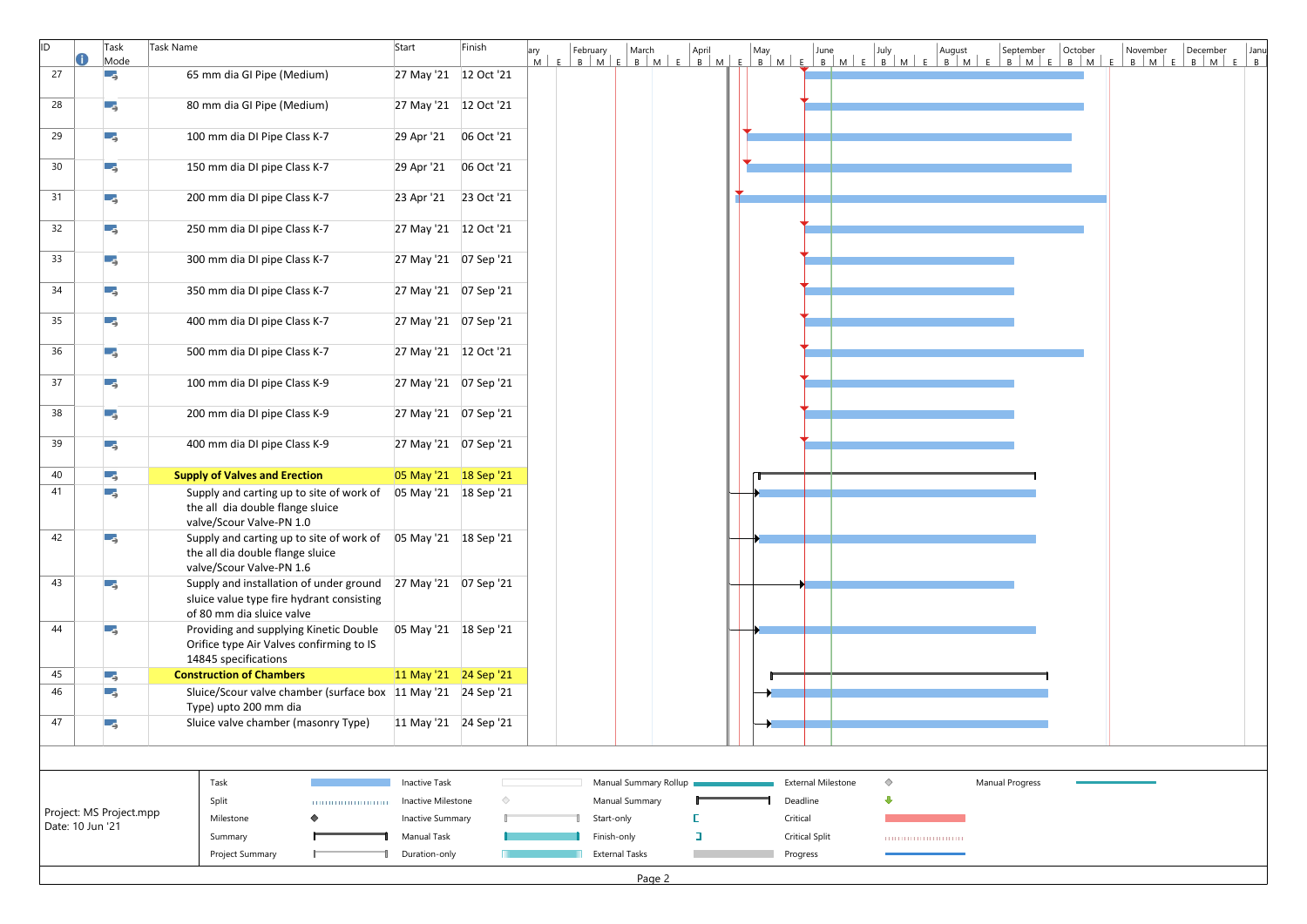| lid |                             | Task<br>Mode            | Task Name                                                                                                                                                                                                                | Start                   | Finish                  | ary |                       |                       | April |                           |            |                           | ary February March April May June July August September October<br>M E B M E B M E B M E B M E B M E B M E B M E B M E B M E B M | October | November<br>E | December<br>$B$ $M$ $E$ $B$ $M$ | Janu<br>$E \mid B$ |
|-----|-----------------------------|-------------------------|--------------------------------------------------------------------------------------------------------------------------------------------------------------------------------------------------------------------------|-------------------------|-------------------------|-----|-----------------------|-----------------------|-------|---------------------------|------------|---------------------------|----------------------------------------------------------------------------------------------------------------------------------|---------|---------------|---------------------------------|--------------------|
| 48  |                             | ۳.,                     | Scour valve chamber (Masonry Type)                                                                                                                                                                                       | 11 May '21 24 Sep '21   |                         |     |                       |                       |       |                           |            |                           |                                                                                                                                  |         |               |                                 |                    |
| 49  |                             | Ε,                      | Air Valve Chamber                                                                                                                                                                                                        | 11 May '21 24 Sep '21   |                         |     |                       |                       |       |                           |            |                           |                                                                                                                                  |         |               |                                 |                    |
| 50  |                             | ۰,                      | Fire Hydrant chamber                                                                                                                                                                                                     |                         | 11 May '21 24 Sep '21   |     |                       |                       |       |                           |            |                           |                                                                                                                                  |         |               |                                 |                    |
| 51  |                             | ۳ş.                     | Design and construction of Thrust Block                                                                                                                                                                                  | 05 May '21 12 Oct '21   |                         |     |                       |                       |       |                           |            |                           |                                                                                                                                  |         |               |                                 |                    |
| 52  |                             | Ξ,                      | <b>Dismantling of Following type of surfaces</b><br>including sorting out and stacking of<br>serviceable materials and disposal of<br>unserviceable materials upto a distance of                                         | 23 Apr '21  07 Sep '21  |                         |     |                       |                       |       |                           |            |                           |                                                                                                                                  |         |               |                                 |                    |
| 53  |                             | LΞ,                     | <b>Bituminous Road</b>                                                                                                                                                                                                   | 23 Apr '21   07 Sep '21 |                         |     |                       |                       |       |                           |            |                           |                                                                                                                                  |         |               |                                 |                    |
| 54  |                             | ۳,                      | CC Road                                                                                                                                                                                                                  | 23 Apr '21              | 07 Sep '21              |     |                       |                       |       |                           |            |                           |                                                                                                                                  |         |               |                                 |                    |
| 55  |                             | Ε,                      | <b>BOE Road</b>                                                                                                                                                                                                          |                         | 23 Apr '21   07 Sep '21 |     |                       |                       |       |                           |            |                           |                                                                                                                                  |         |               |                                 |                    |
| 56  |                             | - 5                     | <b>Interlocking Road</b>                                                                                                                                                                                                 | 23 Apr '21   07 Sep '21 |                         |     |                       |                       |       |                           |            |                           |                                                                                                                                  |         |               |                                 |                    |
| 57  |                             | Ε,                      | Restoration of the following type of road<br>surface with old and new materials<br>including supply of all materials, labour,<br>T&P etc. required for proper completion of<br>the work as per instructions of Engineer. | $11$ May '21 24 Sep '21 |                         |     |                       |                       |       |                           |            |                           |                                                                                                                                  |         |               |                                 |                    |
| 58  |                             | ۳,                      | <b>Bituminous Road</b>                                                                                                                                                                                                   | 11 May '21 24 Sep '21   |                         |     |                       |                       |       |                           |            |                           |                                                                                                                                  |         |               |                                 |                    |
| 59  |                             | Ε,                      | CC Road                                                                                                                                                                                                                  | 11 May '21 24 Sep '21   |                         |     |                       |                       |       |                           |            |                           |                                                                                                                                  |         |               |                                 |                    |
| 60  |                             | ΠĘ.                     | <b>BOE Road</b>                                                                                                                                                                                                          | 11 May '21 24 Sep '21   |                         |     |                       |                       |       |                           |            |                           |                                                                                                                                  |         |               |                                 |                    |
| 61  |                             | Πş.                     | Interlocking Road                                                                                                                                                                                                        | 11 May '21 24 Sep '21   |                         |     |                       |                       |       |                           |            |                           |                                                                                                                                  |         |               |                                 |                    |
| 62  |                             | Гą.                     | Construction of single tap pillar type stand 23 Apr '21<br>post as per type design as per instructions<br>of Engineer                                                                                                    |                         | 07 Sep '21              |     |                       |                       |       |                           |            |                           |                                                                                                                                  |         |               |                                 |                    |
| 63  |                             | LΞ,                     | Supply of all materials, labour, T & P etc. 23 Apr '21<br>required for Nalla crossing as per type<br>design including supply and materials                                                                               |                         | 07 Sep '21              |     |                       |                       |       |                           |            |                           |                                                                                                                                  |         |               |                                 |                    |
| 64  |                             | LΞ,                     | Horizontal directional drilling for steel duct 27 May '21 07 Sep '21<br>/Pipes                                                                                                                                           |                         |                         |     |                       |                       |       |                           |            |                           |                                                                                                                                  |         |               |                                 |                    |
| 65  |                             | Ε,                      | 400 mm dia                                                                                                                                                                                                               | 27 May '21  07 Sep '21  |                         |     |                       |                       |       |                           |            |                           |                                                                                                                                  |         |               |                                 |                    |
| 66  |                             | Ε,                      | 450 mm dia                                                                                                                                                                                                               | 27 May '21  07 Sep '21  |                         |     |                       |                       |       |                           |            |                           |                                                                                                                                  |         |               |                                 |                    |
|     |                             |                         |                                                                                                                                                                                                                          |                         |                         |     |                       |                       |       |                           |            |                           |                                                                                                                                  |         |               |                                 |                    |
|     |                             |                         | Task                                                                                                                                                                                                                     | <b>Inactive Task</b>    |                         |     |                       | Manual Summary Rollup |       | <b>External Milestone</b> | $\Diamond$ |                           | <b>Manual Progress</b>                                                                                                           |         |               |                                 |                    |
|     |                             |                         | Split                                                                                                                                                                                                                    | Inactive Milestone      | ◇                       |     | Manual Summary        |                       |       | Deadline                  |            |                           |                                                                                                                                  |         |               |                                 |                    |
|     |                             | Project: MS Project.mpp | Milestone                                                                                                                                                                                                                | <b>Inactive Summary</b> |                         |     | Start-only            |                       |       | Critical                  |            |                           |                                                                                                                                  |         |               |                                 |                    |
|     | Date: 10 Jun '21<br>Summary |                         |                                                                                                                                                                                                                          | <b>Manual Task</b>      |                         |     | Finish-only           |                       |       | <b>Critical Split</b>     |            | ,,,,,,,,,,,,,,,,,,,,,,,,, |                                                                                                                                  |         |               |                                 |                    |
|     |                             |                         | Project Summary                                                                                                                                                                                                          | Duration-only           |                         |     | <b>External Tasks</b> |                       |       | Progress                  |            |                           |                                                                                                                                  |         |               |                                 |                    |
|     |                             |                         |                                                                                                                                                                                                                          |                         |                         |     |                       | Page 3                |       |                           |            |                           |                                                                                                                                  |         |               |                                 |                    |